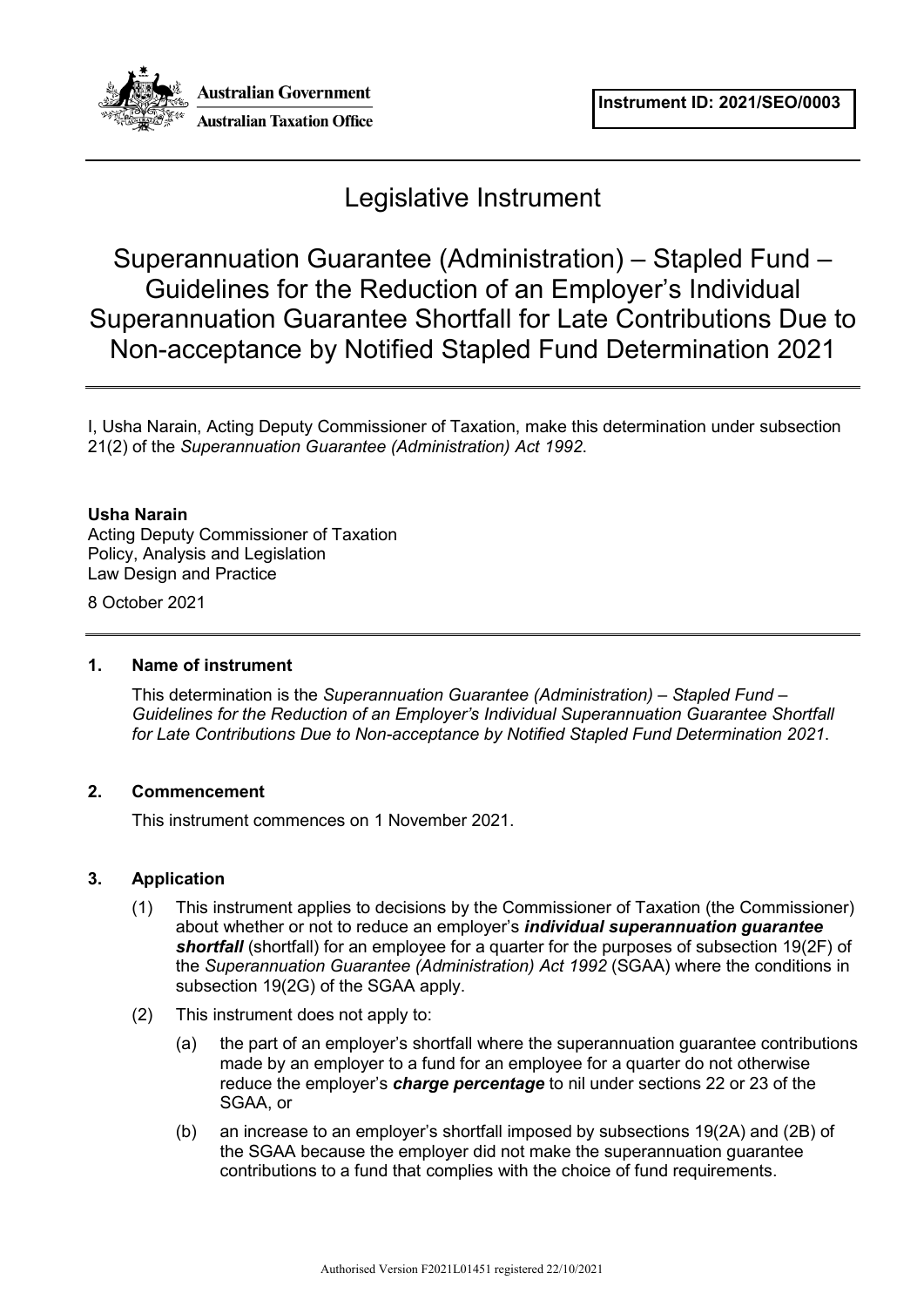# **4. Determination**

- (1) In order to avoid a superannuation guarantee charge liability, employers need to provide a minimum level of superannuation support for their eligible employees by making contributions (superannuation guarantee contributions) to a *complying superannuation fund or scheme* or a *retirement savings account* within 28 days after the end of each quarter (the quarterly due date) under Part 3 of the SGAA.
- (2) If the actual level of superannuation support made for an employee by the quarterly due date is less than the level of superannuation support prescribed in the legislation, the employer will have a shortfall under section 19 of the SGAA because the level of contributions made will not reduce the employer's shortfall to nil under sections 22 or 23 of the SGAA.
- (3) With effect from 1 November 2021, the Commissioner may reduce (including to nil) the amount of an employer's shortfall for an employee for the quarter in accordance with subsection 19(2F) of the SGAA where:
	- (a) the employer, or their agent, was most recently notified by the Commissioner that a fund was a *stapled fund* for an employee following the employer (or their agent) making a request in accordance with section 32R of the SGAA
	- (b) the employer attempted to make superannuation guarantee contributions to the most recently notified stapled fund for the employee
	- (c) the fund did not accept contributions from the employer for the employee
	- (d) the employee did not have a *chosen fund* at the time the employer attempted to make the superannuation guarantee contribution, and
	- (e) the employer subsequently made a superannuation guarantee contribution to a fund on behalf of the employee after the quarterly due date.
- (4) The Commissioner, in making a decision on whether or not to reduce the employer's shortfall, is required by subsection 21(2) of the SGAA to have regard to particular guidelines. This instrument sets out those guidelines.
- (5) The Commissioner will have regard to all the relevant facts and circumstances of each individual case in making a decision whether or not to reduce an employer's shortfall for an employee.
- (6) The Commissioner may apply the same level of reduction to the employer's shortfall for each employee in the group in a quarter where it is evident that the circumstances are similar for a group of employees.

# *Introductory period for single default accounts*

- (7) The Commissioner will apply a transitional approach to making decisions on whether to reduce the employer's shortfall for a quarter during an introductory period of 12 months. This period commences on 1 November 2021, being the commencement of the stapled fund requirements and concludes on 31 October 2022.
- (8) During this introductory period, the Commissioner will reduce an employer's shortfall for one or more employees to nil where the circumstances set out in section 4(3)(a) to (e) of this instrument have been met and the employer has made reasonable attempts to comply with the choice of fund rules when making the late superannuation guarantee contributions.
- (9) If an employer has not made reasonable attempts to comply with the choice of fund rules during the introductory period, the Commissioner will determine whether or not to reduce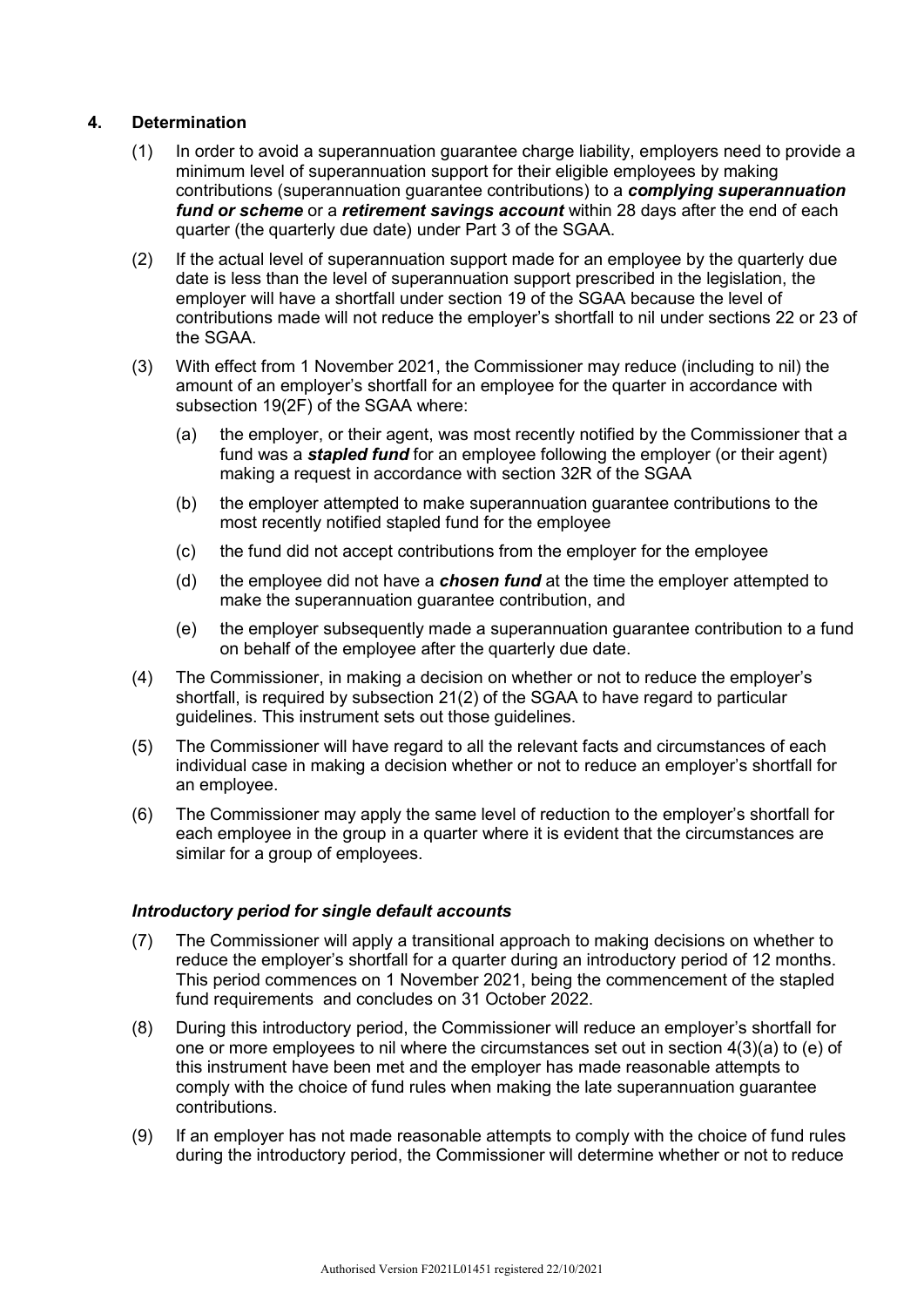the employer's shortfall in accordance with the general Reduction guidelines outlined below.

## *Reduction guidelines*

- (10) The Commissioner may reduce the amount of the employer's shortfall in whole or in part where all of the circumstances set out in section  $4(3)(a)$  to (e) of this instrument have been met unless the employer has a *superannuation guarantee charge* (SGC) assessment for the quarter and has chosen to offset the late contributions against the SGC or chosen to carry forward the late contribution and apply it as a pre-payment of a future contribution for the same employee.
- (11) In determining the level of reduction to the amount of the employer's shortfall, the Commissioner will have regard to:
	- (a) whether the employer made the late superannuation guarantee contributions to a fund that complied with the choice of fund rules when the most recently notified stapled fund did not accept the contributions, and
	- (b) other mitigating factors or exceptional circumstances that affected the employer in making the superannuation guarantee contributions or their compliance with the choice of fund rules.
- (12) The Commissioner will also have regard to whether there are circumstances to support an increase to the employer's shortfall.

#### *Late superannuation guarantee contributions to a fund that complies with the choice of fund rules*

- (13) It would be appropriate for the Commissioner to apply a greater level of reduction (including to nil) where an employer has made the late superannuation guarantee contributions to a fund that meets the choice of fund rules within a reasonable time following the most recently notified stapled fund not accepting the contributions. For example, contributions made to a fund the employee has subsequently chosen, a successor fund of the most recently notified stapled fund, another stapled fund notified by the Commissioner, and if notified that the employee did not have another stapled fund, the employer's default fund or a fund specified under a workplace determination or enterprise agreement made before 1 January 2021.
- (14) The Commissioner may apply a lesser level of reduction where an employer did not make the late superannuation guarantee contributions within a reasonable time of the nonacceptance by the most recent notified stapled fund or made the contributions to another fund that met the choice of fund rules without making a further request for a stapled fund.
- (15) The Commissioner may not apply a reduction to the employer's shortfall where before the employer made the late superannuation guarantee contributions to another fund:
	- (a) the employee had provided the employer details of their chosen fund
	- (b) the Commissioner had notified the employer of another stapled fund, or
	- (c) the Commissioner had notified the employer of an estimate of SGC or issued an SGC default assessment to the employer,

unless there were other mitigating facts and circumstances or exceptional circumstances.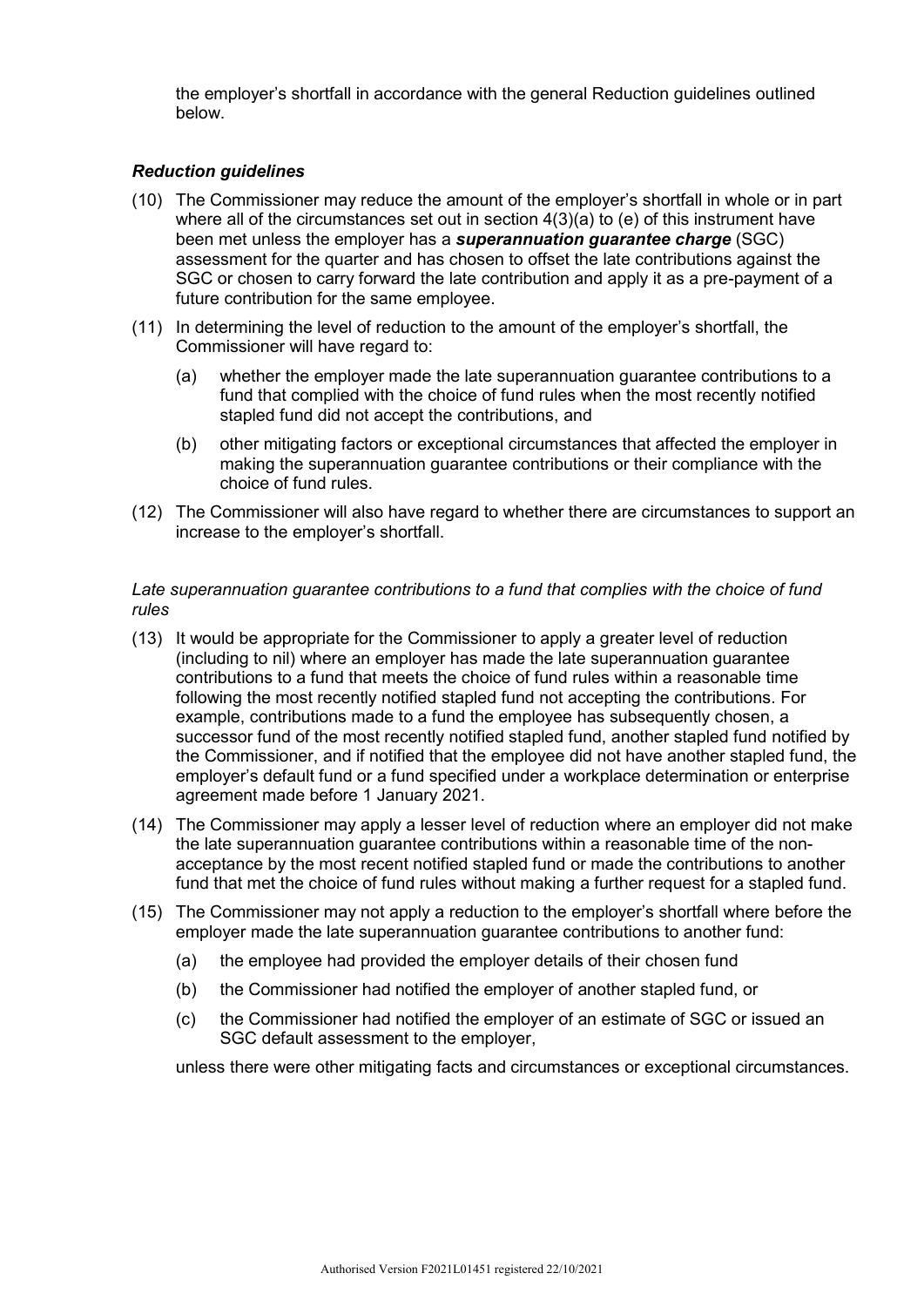#### *Circumstances that may decrease the amount of the employer's shortfall*

- (16) Before making a decision on the level of reduction, the Commissioner will have regard to other factors to determine if the level of reduction should be increased to further reduce the amount of the employer's shortfall.
- (17) These other factors are mitigating facts and circumstances or exceptional circumstances that may have affected an employer's ability to meet the choice of fund rules, or impacted the making of superannuation guarantee contributions. They include but are not limited to:
	- (a) the date of commencement of employment of the employee in comparison to the end of the quarter
	- (b) delays in the notification that the most recently notified stapled fund could not accept the contributions
	- (c) a subsequent notified stapled fund did not accept the contributions from the employer
	- (d) circumstances outside the control of the employer such as:
		- (i) the malfunction or outage of key systems
		- (ii) ill health or affliction of the employer or a key employee of the employer
		- (iii) natural disasters (for example, fires and floods) or other events where the effects are more than the resultant financial hardship or business downturn, or
	- (e) the level of co-operation by the employer with the Commissioner.

#### *Circumstances where the amount of the employer's shortfall may not be further reduced*

- (18) The Commissioner may determine it is not appropriate to further reduce the amount of the employer's shortfall in circumstances where the employer could have reasonably been expected to have understood and complied with the choice of fund rules and their superannuation guarantee obligations. For example, an employer has been previously subject to choice of fund rules compliance action, received guidance from the Commissioner in administratively binding advice or previous compliance activity, or had repeatedly made contributions to a fund that does not meet the choice of fund rules.
- (19) It would also not be appropriate for the Commissioner to further reduce the employer's shortfall simply because the amount of the shortfall may be relatively small.

#### *Circumstances that may increase the amount of the employer's shortfall*

- (20) The Commissioner will have regard to whether there are circumstances which would support an increase in the amount of the employer's shortfall.
- (21) It may be appropriate for the Commissioner to uplift the amount of the employer's shortfall by up to 20% where:
	- (a) the employer engaged in action to prevent or obstruct the Commissioner from determining the individual superannuation guarantee shortfall and / or the level of reduction, or
	- (b) an employer had a shortfall in the previous quarter because the late superannuation guarantee contributions they made after the most recently notified stapled fund did not accept the contributions were to a fund that did not comply with the choice of fund rules.
- (22) The Commissioner cannot apply an uplift that results in the employer's shortfall exceeding the original amount of the shortfall.